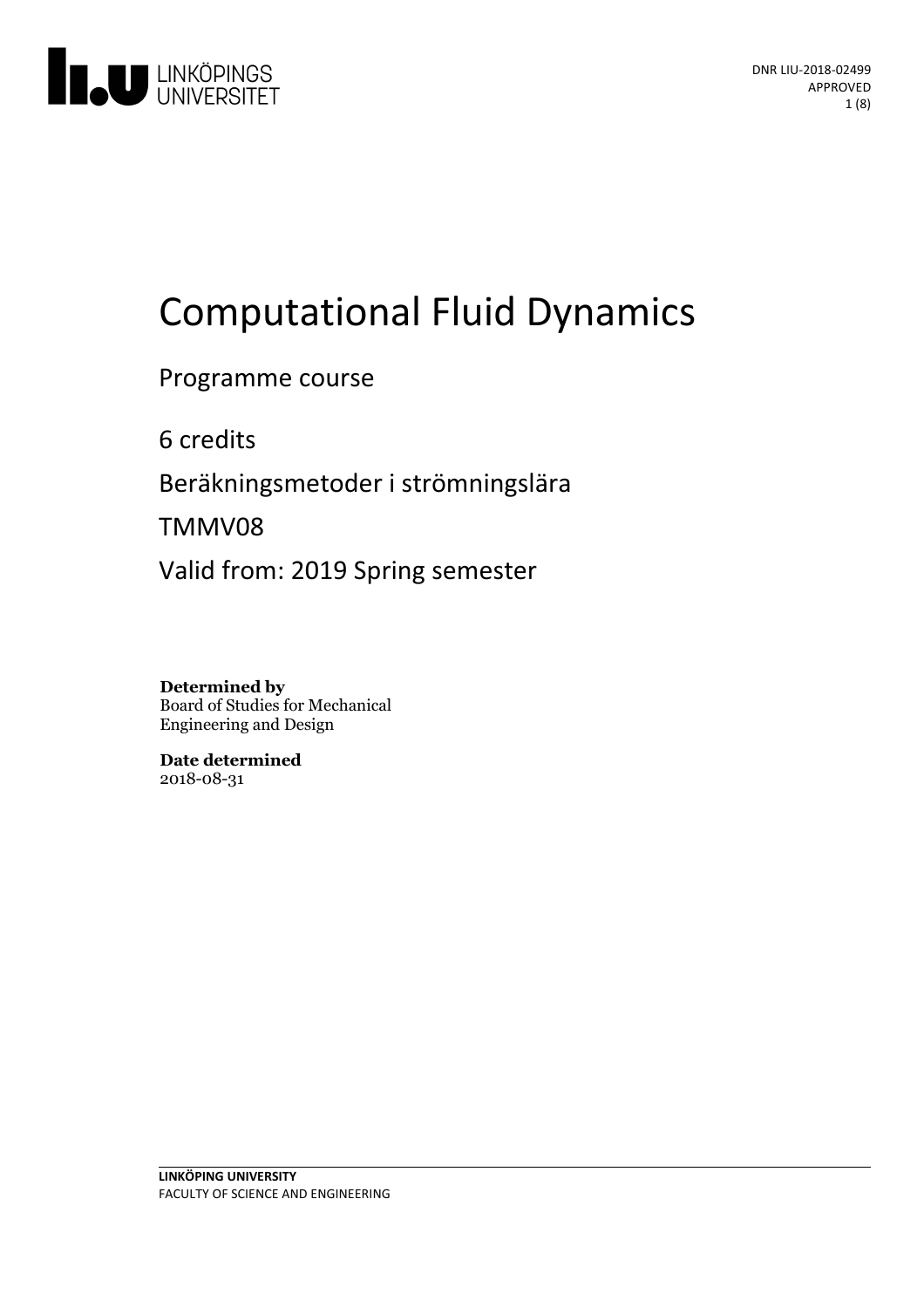# Main field of study

Aeronautical Engineering, Mechanical Engineering

# Course level

Second cycle

### Advancement level

A1X

### Course offered for

- Master's Programme in Aeronautical Engineering
- Master's Programme in Mathematics
- Master's Programme in Mechanical Engineering
- Energy-Environment-Management M Sc in Engineering
- Mechanical Engineering, M Sc in Engineering

### Entry requirements

Note: Admission requirements for non-programme students usually also include admission requirements for the programme and threshold requirements for progression within the programme, or corresponding.

### Prerequisites

Basic knowledge in numerical methods, algebra, calculus, energy technology, and heat transfer. Familiarity with programming (such as MATLAB or equivalent language) is also desirable.

# Intended learning outcomes

The course aims to give basic theoretical and practical knowledge on numerical analysis of fluid dynamical problems. After the course, the student must be able to:

- Implement reliable CFD models of simpler laminar and turbulent flow cases as well as explain the underlying theoretical assumptions
- Analyze and evaluate CFD results in relation to external data (analytical, experimental, etc.), known theory and open literature, and demonstrate the ability of critical thinking
- Plan, carry out and evaluate simpler engineering fluid flow problems using CFD
- Write a complete report with a scientific approach

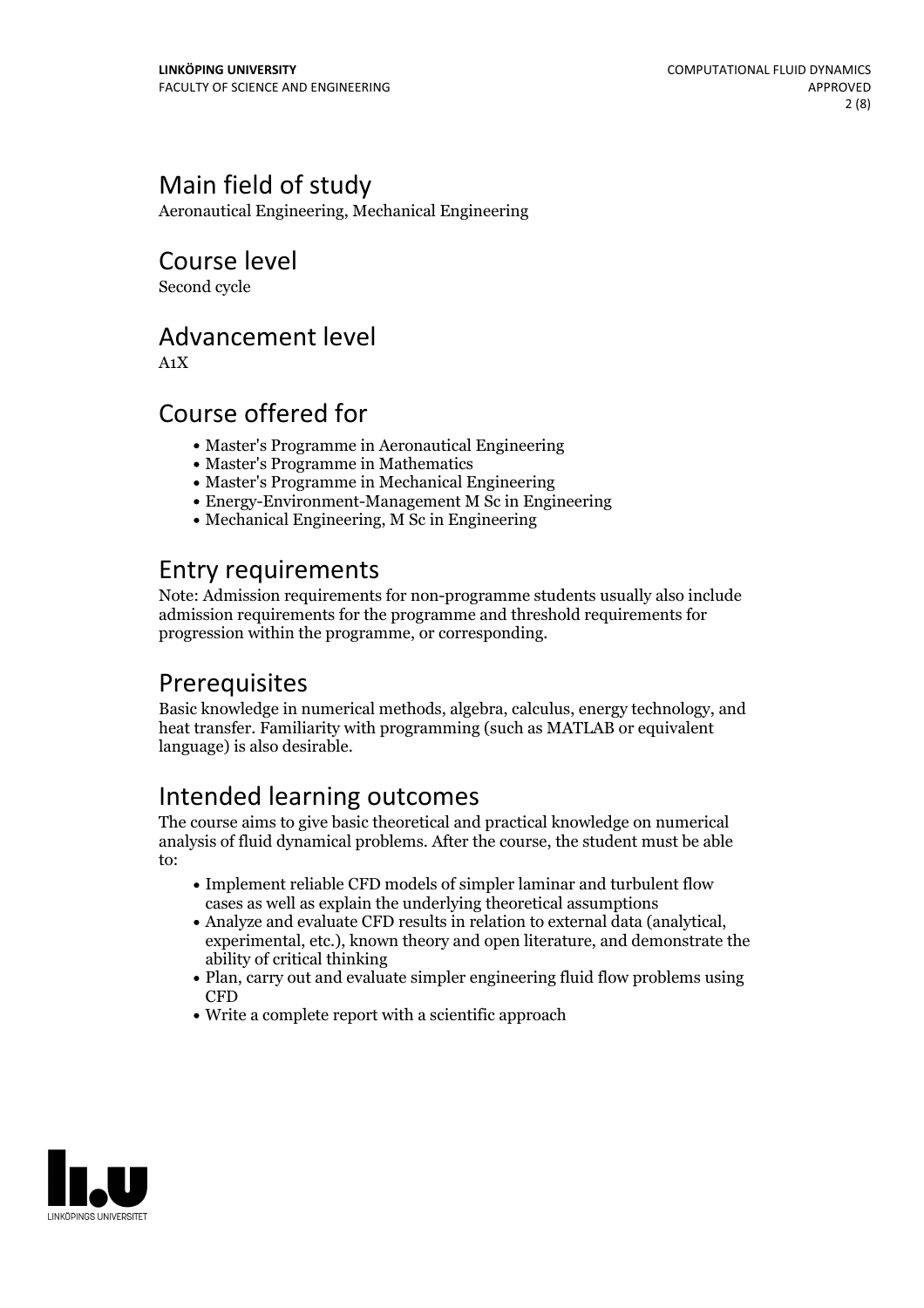### Course content

The course will address the basics in fluid mechanics (dynamics) and its governing equations, similarity, problem formulations and overview of numerical methods (discretization and the finite volume method, boundary conditions, etc.). Aspects in general CFD practice, introduction to turbulence modelling/models (RANS models), and report writing will be given.

# Teaching and working methods

The course activities are given in the form of lectures, seminars and computer sessions, including various interactive knowledge quizzes. Simulation assignments are performed and presented continuously during the course. These assignments request large amount of self-governing computer work and reading, where the scheduled sessions are intended as extra support.

### Examination

PRA2 Assignments 6 credits U, 3, 4, 5 Several assignments that will be assessed in written form, with reports, list of extensive questions, and poster. The final grade in the course will be set by a summative system of points from each assignment. To pass the course, you will need to pass all mandatory assignments. In addition, optional quizzes will be given, which can add bonus points to the final grade.

# Grades

Four-grade scale, LiU, U, 3, 4, 5

### Department

Institutionen för ekonomisk och industriell utveckling

# Director of Studies or equivalent

Roland Gårdhagen

# Examiner

Matts Karlsson

# Education components

Preliminary scheduled hours: 90 h Recommended self-study hours: 70 h

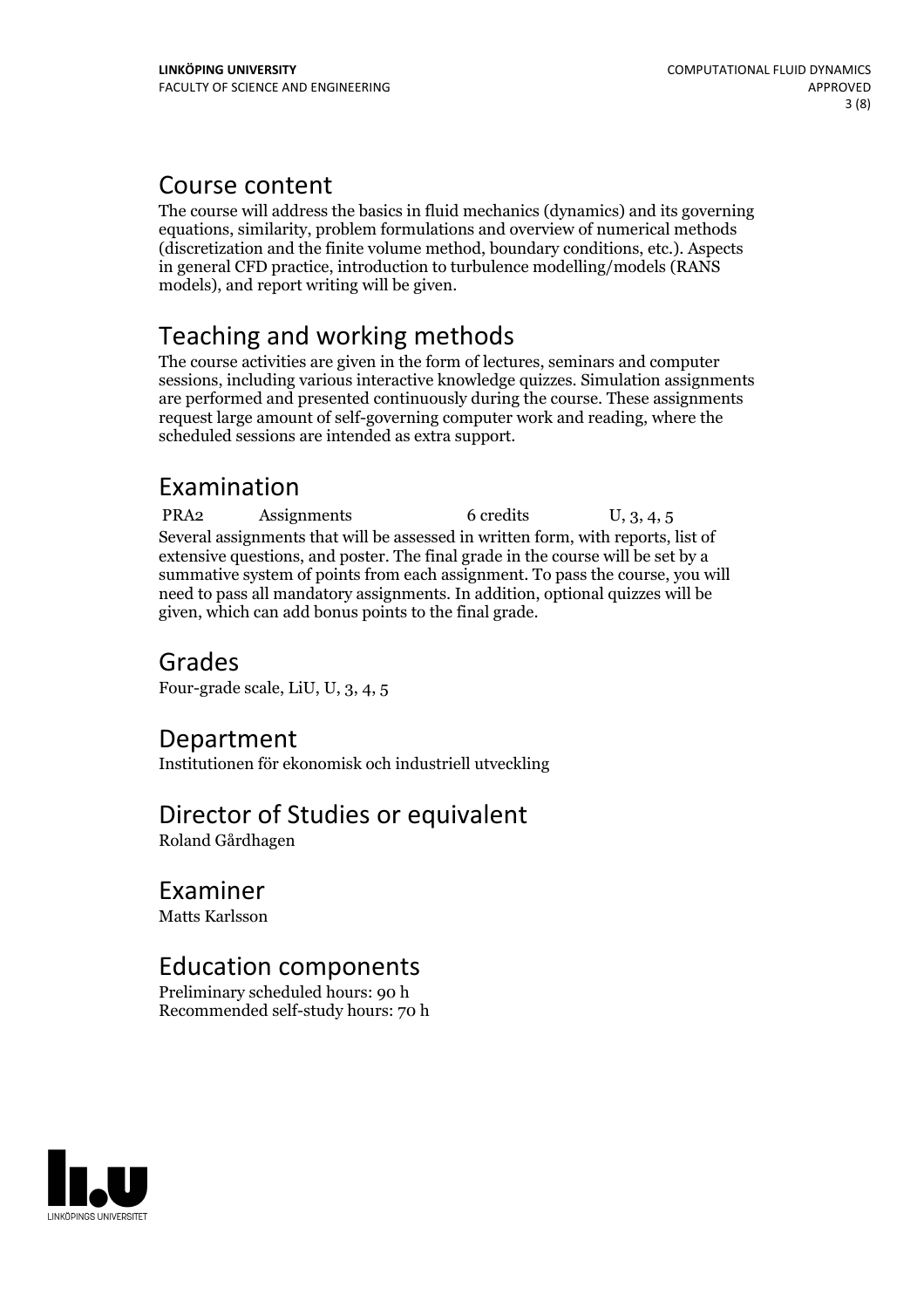# Course literature

### **Books**

H. Versteeg / W. Malalasekera, (2007) *An Introduction to Computational Fluid Dynamics:The Finite Volume Method* 2nd Ed

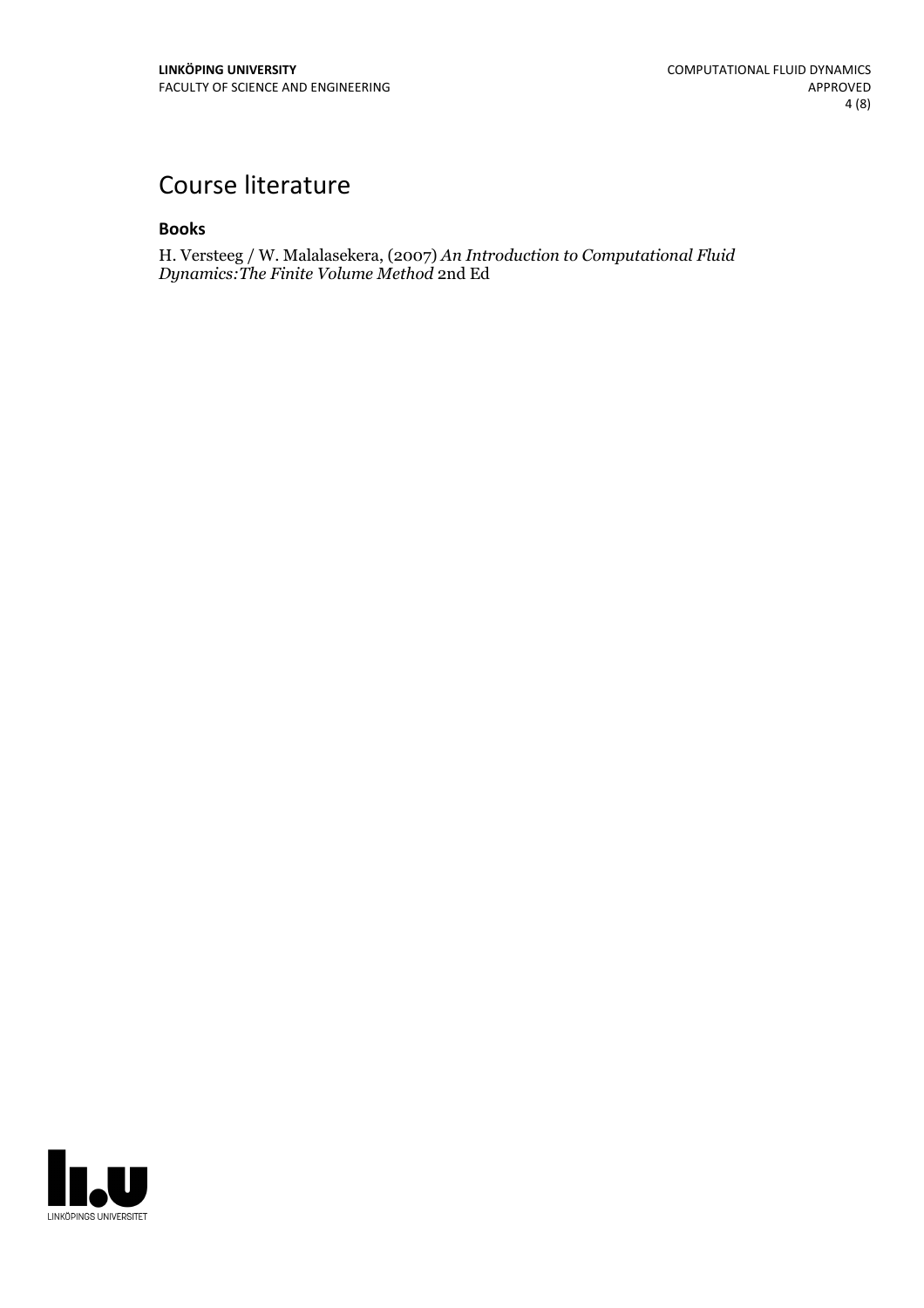# **Common rules**

### **Course syllabus**

A syllabus has been established for each course. The syllabus specifies the aim and contents of the course, and the prior knowledge that a student must have in order to be able to benefit from the course.

### **Timetabling**

Courses are timetabled after a decision has been made for this course concerning its assignment to a timetable module. A central timetable is not drawn up for courses with fewer than five participants. Most project courses do not have a central timetable.

### **Interrupting a course**

The vice-chancellor's decision concerning regulations for registration, deregistration and reporting results (Dnr LiU-2015-01241) states that interruptions in study are to be recorded in Ladok. Thus, all students who do not participate in a course for which they have registered must record the interruption, such that the registration on the course can be removed. Deregistration from <sup>a</sup> course is carried outusing <sup>a</sup> web-based form: www.lith.liu.se/for-studenter/kurskomplettering?l=sv.

### **Cancelled courses**

Courses with few participants (fewer than 10) may be cancelled or organised in a manner that differs from that stated in the course syllabus. The board of studies is to deliberate and decide whether a course is to be cancelled orchanged from the course syllabus.

### **Regulations relatingto examinations and examiners**

Details are given in a decision in the university's rule book: http://styrdokument.liu.se/Regelsamling/VisaBeslut/622678.

### **Forms of examination**

### **Examination**

Written and oral examinations are held at least three times a year: once immediately after the end of the course, once in August, and once (usually) in one of the re-examination periods. Examinations held at other times are to follow a decision of the board of studies.

Principles for examination scheduling for courses that follow the study periods:

courses given in VT1 are examined for the first time in March, with re-

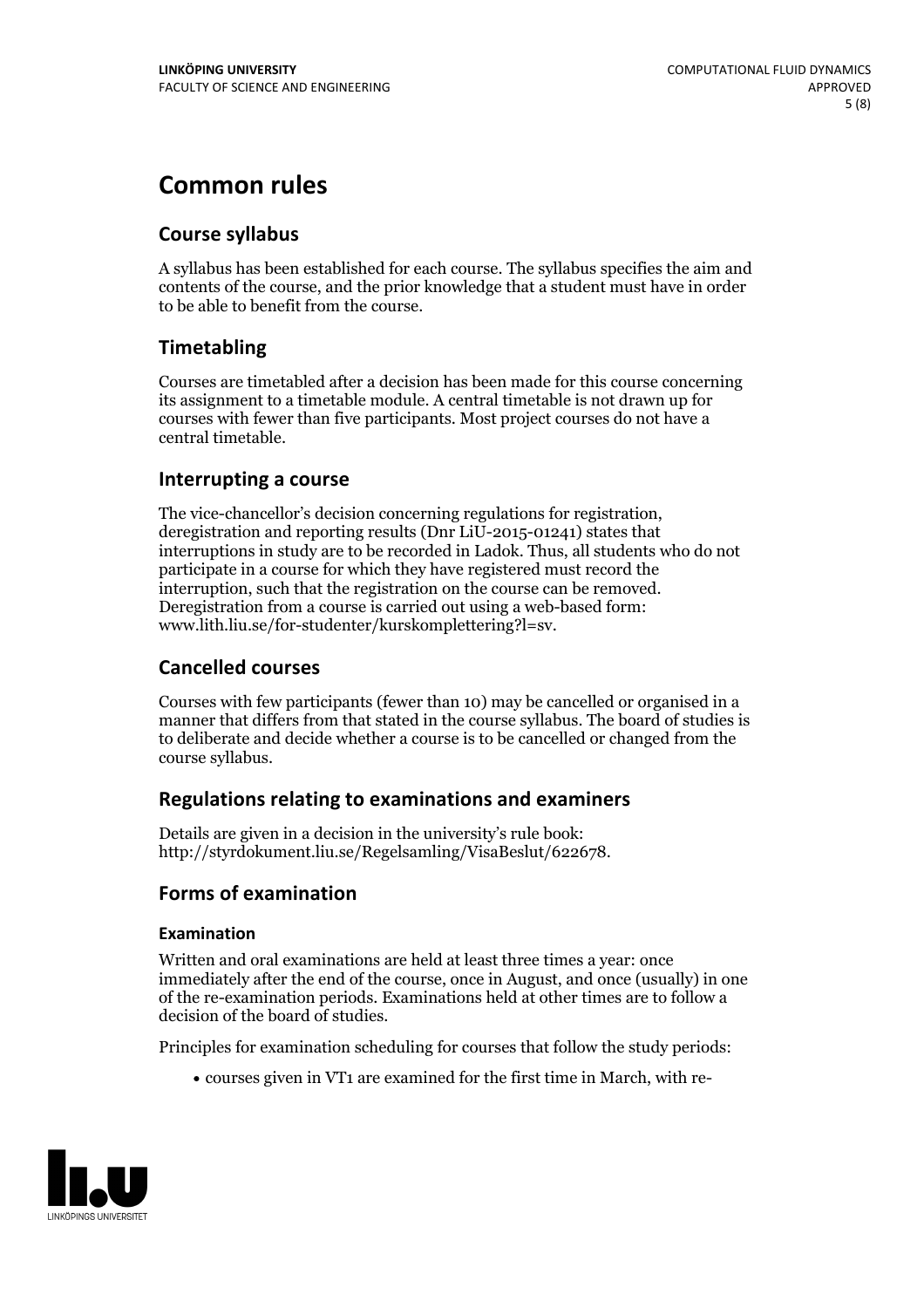examination in June and August

- courses given in VT2 are examined for the first time in May, with re-examination in August and October
- courses given in HT1 are examined for the first time in October, with re-examination in January and August
- courses given in HT2 are examined for the first time in January, with re-examination at Easter and in August.

The examination schedule is based on the structure of timetable modules, but there may be deviations from this, mainly in the case of courses that are studied and examined for several programmes and in lower grades (i.e. 1 and 2).

- Examinations for courses that the board of studies has decided are to be held in alternate years are held only three times during the year in which
- the course is given.<br>• Examinations for courses that are cancelled or rescheduled such that they are not given in one or several years are held three times during the year that immediately follows the course, with examination scheduling that corresponds to the scheduling that was in force before the course was cancelled or rescheduled.<br>• If teaching is no longer given for a course, three examination occurrences
- are held during the immediately subsequent year, while examinations are at the same time held for any replacement course that is given, or alternatively in association with other re-examination opportunities. Furthermore, an examination is held on one further occasion during the next subsequent year, unless the board of studies determines otherwise.<br>• If a course is given during several periods of the year (for programmes, or
- on different occasions for different programmes) the board orboards of studies determine together the scheduling and frequency of re-examination occasions.

#### **Registration for examination**

In order to take an examination, a student must register in advance at the Student Portal during the registration period, which opens 30 days before the date of the examination and closes 10 days before it. Candidates are informed of the location of the examination by email, four days in advance. Students who have not registered for an examination run the risk of being refused admittance to the examination, if space is not available.

Symbols used in the examination registration system:

- \*\* denotes that the examination is being given for the penultimate time.
- \* denotes that the examination is being given for the last time.

#### **Code of conduct for students during examinations**

Details are given in a decision in the university's rule book: http://styrdokument.liu.se/Regelsamling/VisaBeslut/622682.

#### **Retakes for higher grade**

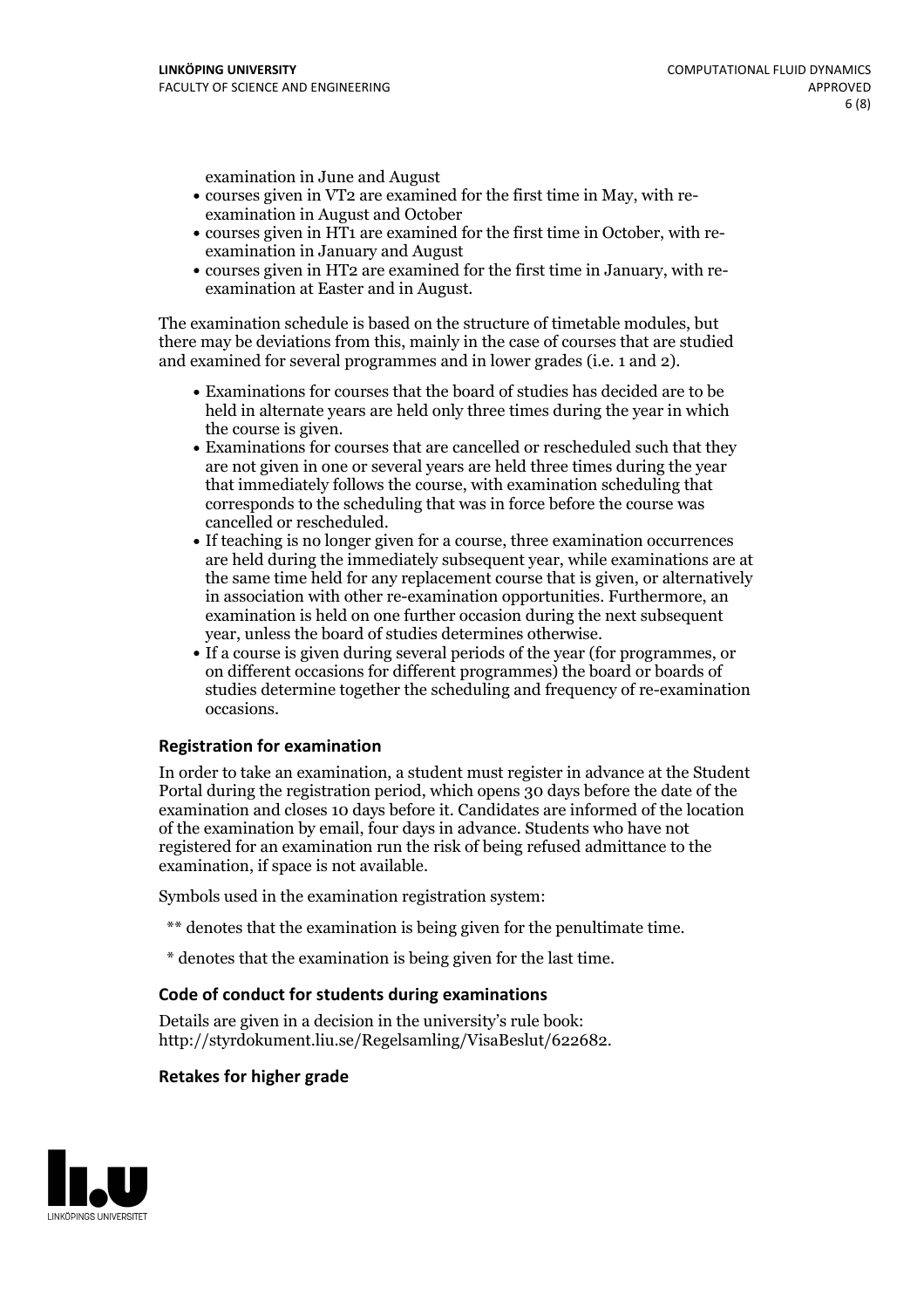Students at the Institute of Technology at LiU have the right to retake written examinations and computer-based examinations in an attempt to achieve a higher grade. This is valid for all examination components with code "TEN" and "DAT". The same right may not be exercised for other examination components, unless otherwise specified in the course syllabus.

#### **Retakes of other forms of examination**

Regulations concerning retakes of other forms of examination than written examinations and computer-based examinations are given in the LiU regulations for examinations and examiners, http://styrdokument.liu.se/Regelsamling/VisaBeslut/622678.

#### **Plagiarism**

For examinations that involve the writing of reports, in cases in which it can be assumed that the student has had access to other sources (such as during project work, writing essays, etc.), the material submitted must be prepared in accordance with principles for acceptable practice when referring to sources (references or quotations for which the source is specified) when the text, images, ideas, data, etc. of other people are used. It is also to be made clear whether the author has reused his or her own text, images, ideas, data, etc. from previous examinations.

A failure to specify such sources may be regarded as attempted deception during examination.

#### **Attempts to cheat**

In the event of <sup>a</sup> suspected attempt by <sup>a</sup> student to cheat during an examination, or when study performance is to be assessed as specified in Chapter <sup>10</sup> of the Higher Education Ordinance, the examiner is to report this to the disciplinary board of the university. Possible consequences for the student are suspension from study and a formal warning. More information is available at https://www.student.liu.se/studenttjanster/lagar-regler-rattigheter?l=sv.

#### **Grades**

The grades that are preferably to be used are Fail (U), Pass (3), Pass not without distinction  $(4)$  and Pass with distinction  $(5)$ . Courses under the auspices of the faculty board of the Faculty of Science and Engineering (Institute of Technology) are to be given special attention in this regard.

- 1. Grades U, 3, 4, 5 are to be awarded for courses that have written
- examinations. 2. Grades Fail (U) and Pass (G) may be awarded for courses with <sup>a</sup> large degree of practical components such as laboratory work, project work and group work.

#### **Examination components**

- 
- 1. Grades U, 3, 4, <sup>5</sup> are to be awarded for written examinations (TEN). 2. Grades Fail (U) and Pass (G) are to be used for undergraduate projects and other independent work.